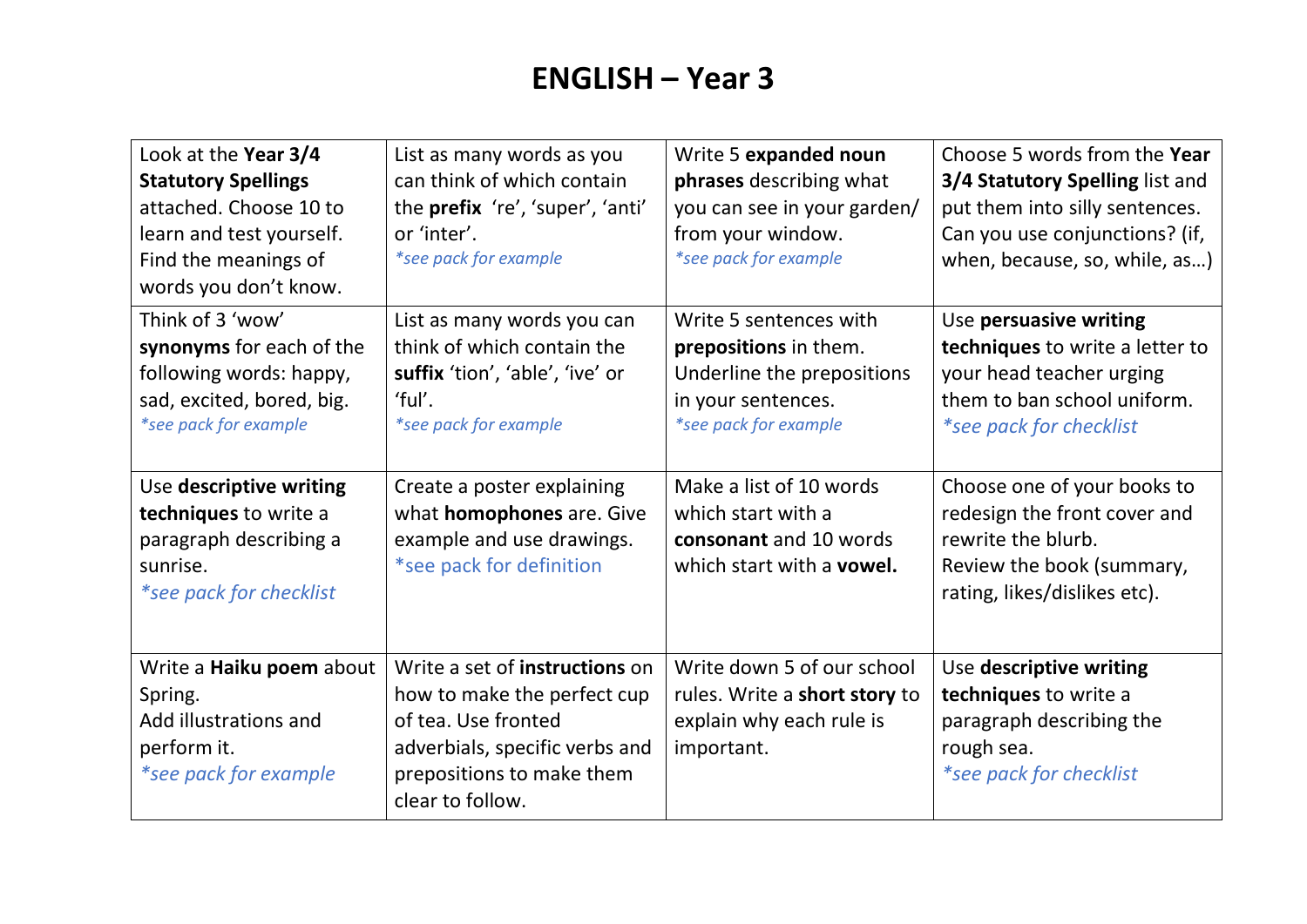# **Year 3 and 4 Statutory Spellings**

accident accidentally actual actually address answer appear arrive believe bicycle **breath** breathe build busy business calendar

caught centre centuru certain circle complete consider continue decide describe different difficult disappear early earth eight

eighth enough exercise experience experiment extreme famous favourite Februaru forward forwards fruit grammar group guard guide

heard heart height history imagine increase important interest island knowledge learn length library material medicine mention

minute natural naughty notice occasion occasionally often opposite ordinary particular peculiar perhaps popular position possess possession

possible potatoes pressure probably promise purpose quarter question recent regular reign remember sentence separate special straight

strange strength suppose surprise therefore though although thought through various weight woman women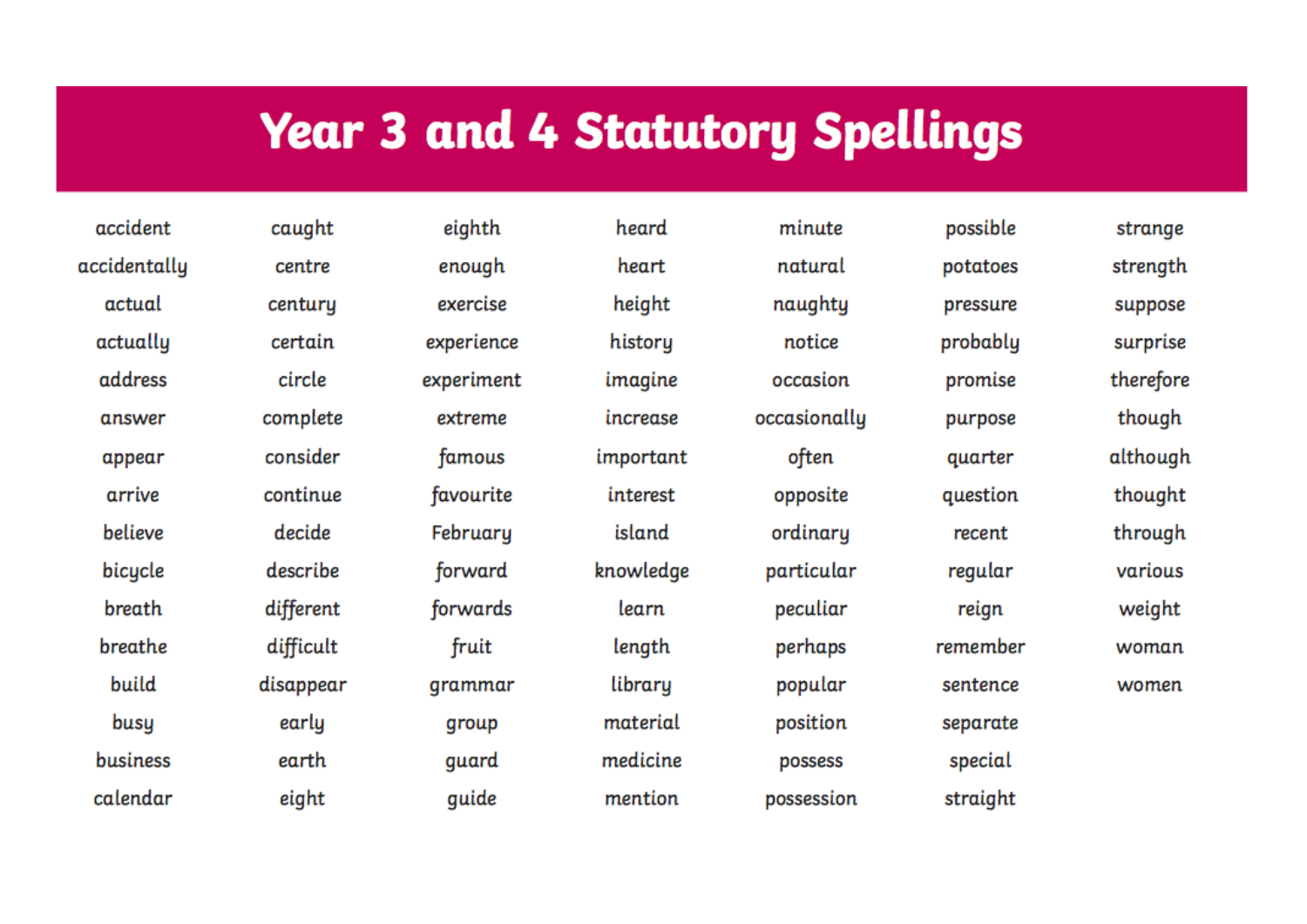**Prefix:** Letters that go in front of a root word and change its meaning. e.g. superhuman

**Expanded noun phrase:** a phrase made up of a noun and at least one adjective. If two or more adjectives are listed to describe the noun, a comma should be added to separate the adjectives. e.g. the beautiful, blossoming tree

**Synonyms:** a word or phrase that means the same (or almost the same) as another word. e.g. tired – exhausted, drowsy, weary

**Suffix:** letters that go at the end of a root word, changing or adding to its meaning. e.g. readable

**Preposition:** where or when something is in relation to something else. Usually followed by a noun. e.g. He looked inside the box and was under his bed.

#### **Persuasive writing techniques:**

| Alliteration               |  |
|----------------------------|--|
| Facts                      |  |
| Opinions                   |  |
| <b>Rhetorical question</b> |  |
| <b>Emotive language</b>    |  |
| <b>Statistics</b>          |  |
| Triple (rule of 3)         |  |